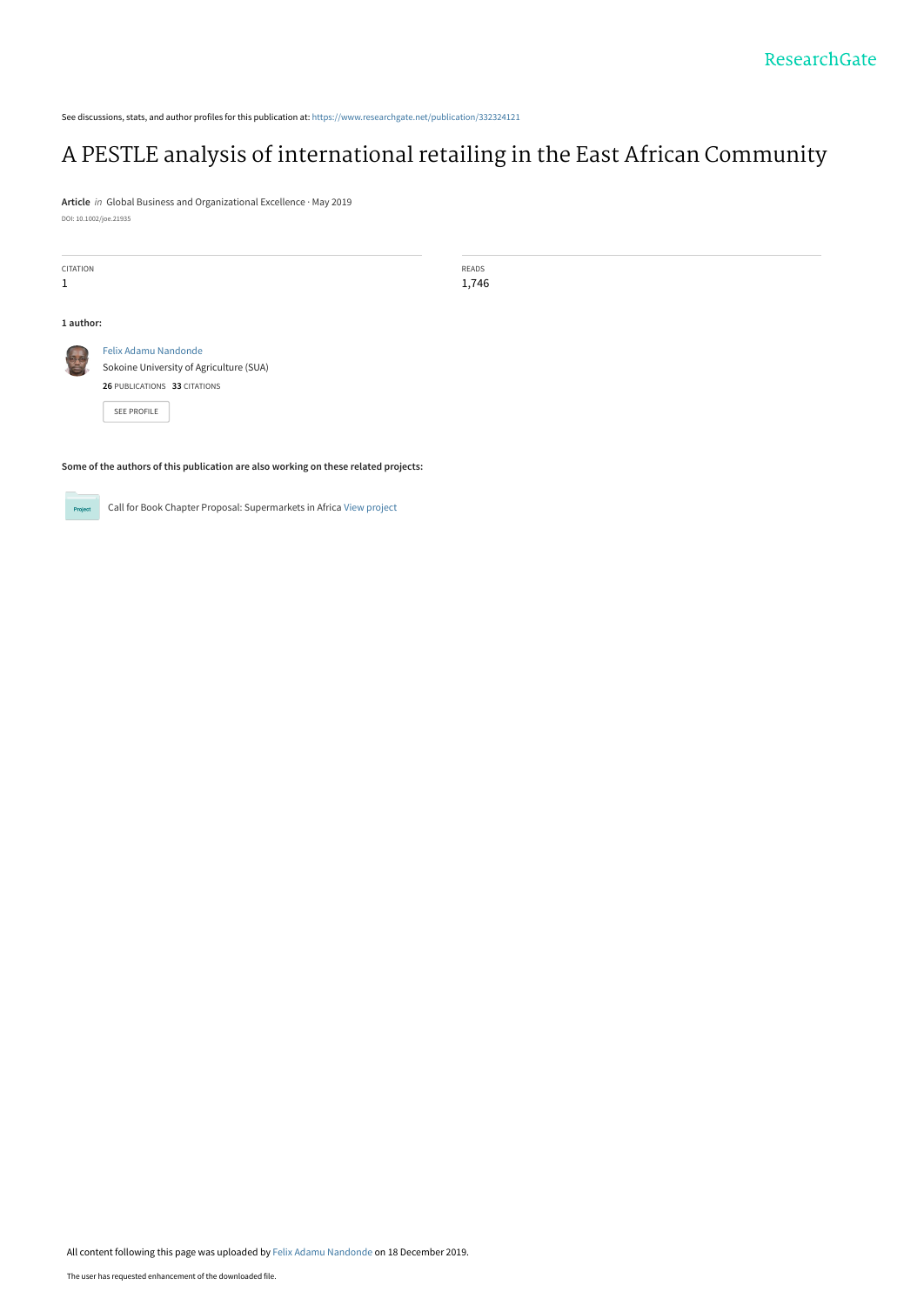#### FEATURE ARTICLE

### WILEY

## A PESTLE analysis of international retailing in the East African Community

Felix Adamu Nandonde

Although many retail firms from around the world have established a presence in the East African Community (EAC), not all internalization attempts have been successful. Application of the PESTLE model—which examines various political, economic, social, technological, legal, and environmental issues—to investigate the barriers and opportunities in the sector highlights several obstacles to effective and efficient commerce. These include poor infrastructure, inadequate skills and training, and lack of legitimacy. In some cases, these deficiencies also hamper the efforts of locally based retailers to expand in the region. Ultimately, business success may depend on the ability of local governments to design policies and practices that enhance rather than hinder trade and development.

#### 1 | INTRODUCTION

The arrival of international retailers in Africa has changed the nature of doing business on the continent. For instance, in 2012, the global number-one retailer, Walmart, acquired 51% of Massmart, a South African retailer that operates in 13 African countries, and planned to open 90 new retail stores by 2016 (Maylie, 2013). As of the end of 2018, however, only 42 stores in 12 countries outside South Africa had been established (Bavier, 2018). Similarly, English retailers, such as Sainsbury and Marks & Spencer, have targeted the North African nations of Libya, Morocco, Tunisia, and Algeria, while the French retailers Carrefour and Casino have expanded into Francophone countries. In 2016, Carrefour opened its first store in Kenya, and the retailer currently has six stores in the Kenyan capital of Nairobi, the economic hub of East Africa (see Exhibit 1). Such moves are not the first, however. SPAR International, a Dutch multinational that manages independently owned and operated food retailers, has been in the continent since 1963. Although it has expanded its reach to nine African countries since 1994, none of its stores are in East Africa.

Cross-border internationalization of retail outlets, which is dominated by Kenyan and South African firms, is also on the rise. For instance, Nakumatt Supermarkets, a Kenyan chain, has expanded into Uganda, Rwanda, and Tanzania. Likewise, various South African retailers have expanded first to Botswana, Namibia, and Lesotho, and then to other countries in the

Southern Africa Development Community. Choppies, a Botswana retailer, opened 12 stores in Kenya and 2 in Tanzania.

Although the African market offers great opportunities, international retailers face many difficulties in realizing their goals in the continent. For instance, after 2 years of operation in Egypt, Sainsbury pulled out in 2001 because of a consumer boycott and vandalism sparked by rumors that the company was pro-Israel (Orme, 2001). Carrefour, the number-two global retailer, left Algeria in 2009 after 2 years of operation.

In 2002, Pick n Pay of South Africa, the continent's second-largest retailer in terms of revenue, exited the Tanzanian market.

Retailers from abroad are not the only ones that have failed in Africa. As noted in Exhibit 1, in 2002, Pick n Pay of South Africa, the continent's second-largest retailer in terms of revenue, exited the Tanzanian market. Another South African retailer, Metro Cash and Carry, failed in Kenya in 2005 and in Uganda in 2007. Uchumi Supermarket, a Kenyan retail firm, left Tanzania and Uganda in 2015, and in 2017, Kenya's Nakumatt collapsed in Uganda and Tanzania. These outcomes show that, despite the area's appeal to international investors, there are significant pitfalls associated with doing business in the region.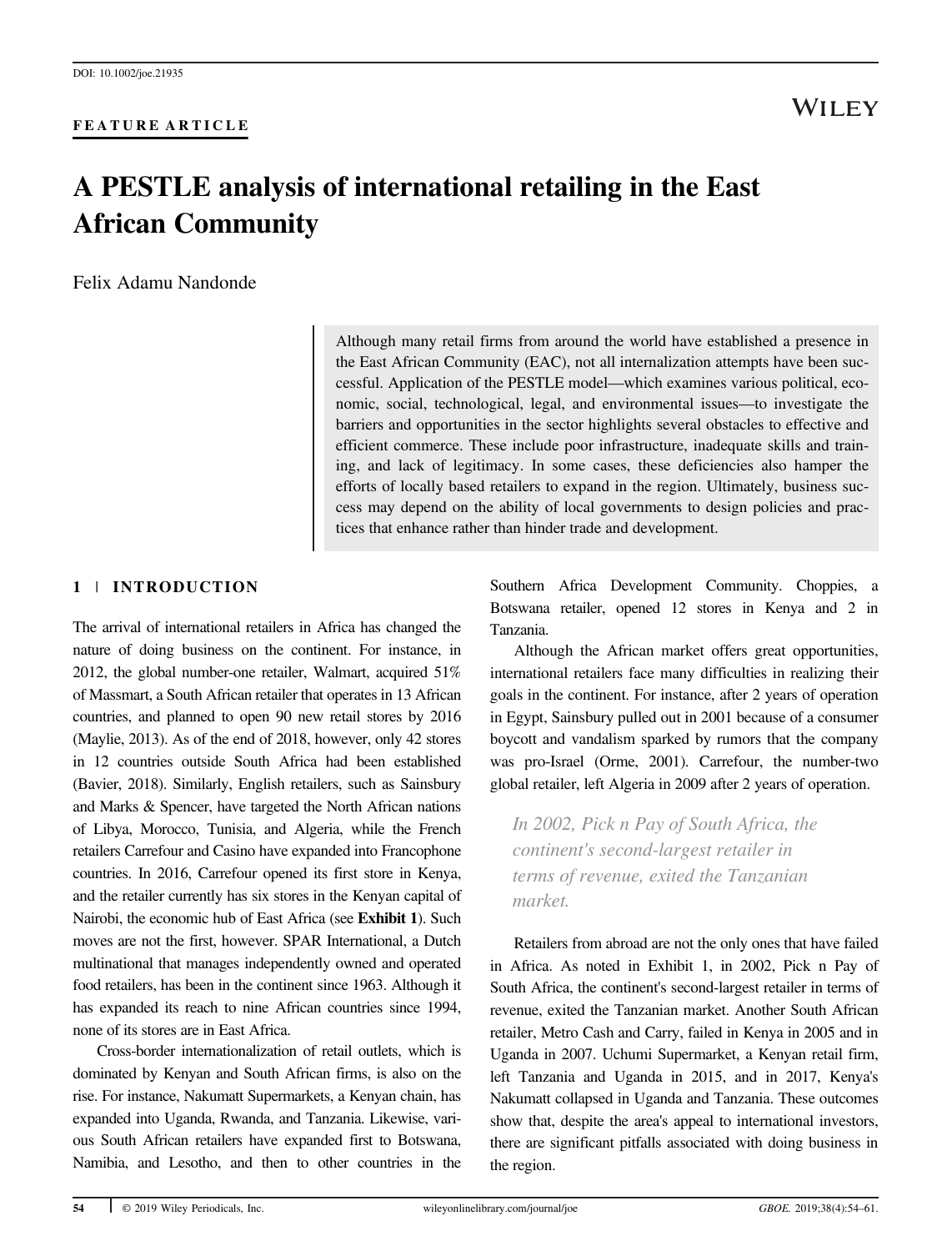EXHIBIT 1 Sample of modern retailers in the EAC market

| <b>Firm</b>          | Origin           | <b>Countries of operation</b>   | <b>Number of stores</b>                                                                                            |
|----------------------|------------------|---------------------------------|--------------------------------------------------------------------------------------------------------------------|
| Carrefour            | France           | Kenya                           | 6                                                                                                                  |
| Choppies             | <b>Botswana</b>  | Kenya, Tanzania                 | 14                                                                                                                 |
| Metro Cash and Carry | South Africa     | Kenya, Uganda                   | Closed in Kenya (2005) and Uganda (2007)                                                                           |
| <b>Naivas</b>        | Kenya            | Kenya                           | 26                                                                                                                 |
| Nakumatt             | Kenya            | Kenya, Rwanda, Tanzania, Uganda | Closed in Uganda (2017), Tanzania (2017), and<br>Rwanda (2018); down to 6 stores in Kenya from<br>62 in the region |
| Pick n Pay           | South Africa     | Tanzania                        | Closed in Tanzania in 2002                                                                                         |
| ShopRite             | South Africa     | Tanzania, Uganda                | Closed in Tanzania (2014) and Uganda (2015)                                                                        |
| Tusky's              | Kenya            | Kenya, Uganda                   | 48                                                                                                                 |
| Uchumi Supermarkets  | Kenya            | Kenya, Tanzania, Uganda         | Closed in Uganda and Tanzania (2015); 12 stores remain in<br>Kenya                                                 |
| Walmart/Massmart     | South Africa/USA | Kenya, Tanzania, Uganda         | 4                                                                                                                  |
| Woolworth            | South Africa     | Tanzania, Uganda                | 4                                                                                                                  |

Sources: Business Daily Africa (2018); Olingo, 2018; Psirmoi, 2018.

The East African Community (EAC), which is made of Burundi, Kenya, Rwanda, South Sudan, Tanzania, and Uganda, has a population of 172 million people. Although member states differ economically and in terms of development, they share one thing in common: They each represent opportunity for growth—and that makes them attractive to global organizations.

When entering a new market, retailers have to consider local culture, policies, laws, and consumers' behavior. Some recently enacted retail reforms, for instance, have proven unpopular and, in some cases, have even made growth difficult (The Economist, 2013c, September 21). Research on retail modernization in Africa—with the exception of some studies conducted in South Africa—is scarce, however (das Nair, 2018; das Nair & Chisoro, 2017).

#### 2 | MODELS OF ASSESSMENT

There are many models that organizational leaders can use to help them make decisions in different business environments. They include SWOT (strengths, weaknesses, opportunities, and threats) and PESTLE (political, economic, social, technological, legal, and environmental). Whereas a SWOT analysis is helpful in analyzing a firm's internal environment, a PESTLE analysis focuses on the external conditions that affect business operations (Day, 1990; Walsh, 2005). Previously, the model has been used to examine the evolution of retailing in China (Wang, 2011) and the performance of non-life insurance in Malawi (Kampanje, 2014). Similarly, the PESTLE model can serve to investigate the business climate that contemporary retailers face in the EAC and its impact on the retailing sector.

Although the PESTLE tool has been criticized for not having originated in conceptual theory (Kourteli, 2000), it does enable managers to identify ways in which their firm can position itself to ensure survival in a dynamic business environment. It also is linked to seminal research on the process of scanning external market environments that often cannot be easily influenced by the organization (Aguilar, 1967). In practice, PESTLE should show the connection of variables toward expected outcomes (Collins, 2010): For example, an increase in income tax could lead to a reduction in consumption.

Even when managers cannot influence external conditions, a PESTLE analysis can help them set their strategy and reflect on their tactics and internal resources. Scholars and practitioners generally agree that firms whose leaders do not understand the external environment in which they operate are likely to fail.

#### 3 | APPLYING THE PESTLE MODEL IN THE EAC

The parameters that are considered when assessing a firm's external environment can vary. Some managers have used a PEST model that considers politics, economics, society, and technology (Aldehayyat & Anchor, 2008). Others have considered ethics, the overall business environment, and the law in their analyses.

In this study, legal considerations will be examined apart from politics. Previous research has stressed that in the mapping of political terrain, it is useful to distinguish the political from the legal and administrative climates (Thomas, 1974). This is because local laws and regulations cannot keep up with the rapid pace of economic change in many developing countries. For instance, in some countries (China, for example), retailers have been allowed to operate certain businesses, such as hypermarkets, despite local laws restricting them (Wang, 2011). Keeping political and legal considerations separate will result in a clearer analysis of the changes stimulated by each of these factors, as well as their impact on the economic growth of the EAC.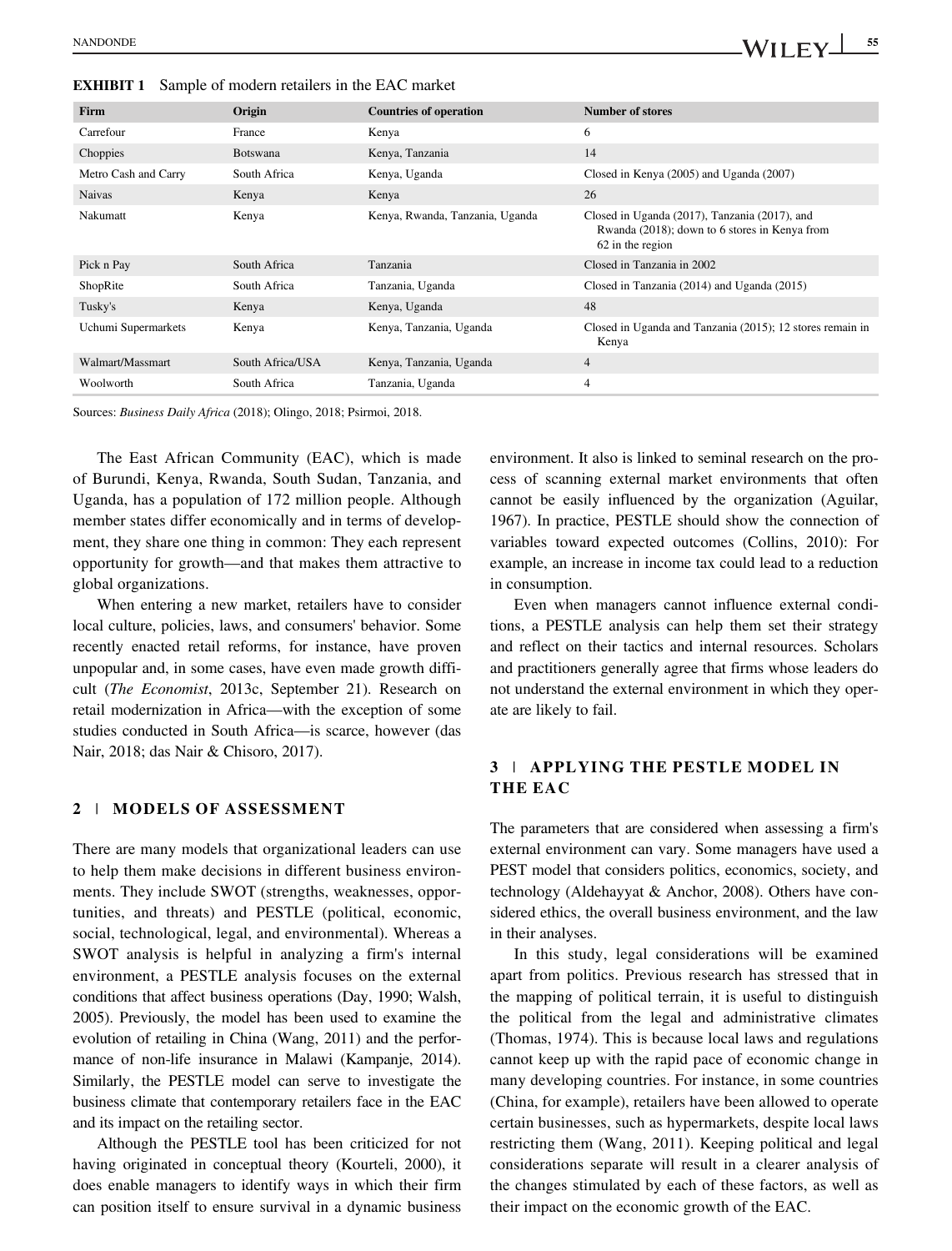# <u>56 WILEY</u> MANDONDE

#### 3.1 | Political issues

A focus on political environment once meant paying attention to a single country's politics and identifying who had the power to influence major decisions (Simon, 1984; Thomas, 1974). Concentrating on nationality and national identity, forecasts addressed the possibility of expropriation or confiscation of investments made by multinational enterprises (MNEs) in the host country. Following the introduction of liberalization and privatization policies in developing countries, the focus of managers and analysts at many MNEs has shifted to political unrest and the factors that can lead to it. Meanwhile, African countries struggle to build stable environments for domestic and international investors. Therefore, it is important for MNEs to note the role of the home and the host countries in the international arena so that they can determine the potential for external actors to affect company operations (Simon, 1984).

Following the introduction of liberalization and privatization policies in developing countries, the focus of managers and analysts at many MNEs has shifted to political unrest and the factors that can lead to it.

Political changes that resulted in various economic reforms in EAC countries—the removal of price controls, direct importation, and nontariff barriers, for example have led to increased foreign direct investment (FDI) in the region. The main beneficiaries have been the services sector, which received a large portion of that investment, and the retailing sector, which attracted the greatest number of international and cross-border firms. Banks, fashion shops, fast-food outlets, and supermarkets were among the companies that benefitted. Thus, political changes not only attracted international retailers to the area, but also spurred the emergence of indigenous entrepreneurs. On the other hand, four major aspects of the EAC's political environment have hurt retailing internationalization in the region: political instability, terrorist attacks, nontariff barriers, and indigenous entrepreneurs' bad international reputation.

Political instability can result from war; a coup d'état, revolution, or other political turmoil; and even democratic government change (Miller, 1992). All these factors are unlikely to occur in one country or affect a single industry, and each should be considered on a case-by-case basis (Miller, 1992; Thomas, 1974). Although the EAC generally seems to be politically stable, Burundi and Rwanda still face internal rebel conflicts. Leading retailers in East Africa have earmarked Juba, the recently named capital of South Sudan, as a strategic area for investment because it is a center for oil money in the region. Retailers' plans for expansion in that market may be unattainable or will take a long time to implement because of tribal warfare. In fact, political unrest in the area led Uchumi and Nakumatt to suspend their plans to establish stores in Juba.

Terrorist attacks also threaten the growth of the retailing sector in the EAC. For instance, the managing director of Nakumatt estimated that sales fell by 30% after an al-Shabaab attack at the upscale Westgate shopping mall in Nairobi claimed 67 lives in September 2013 (Manson, 2013). The January 15, 2019, attack at Nairobi's DusitD2 hotel, which left 15 people dead, and the attack that took 74 lives during a screening of the 2010 FIFA World Cup final in two locations in Kampala, Uganda, also raised serious security issues for places that attract both locals and tourists and are favored by high-end consumers.

Trade barriers, especially nontariff barriers, limit the expansion of international retailers in the EAC. Some have argued that highly vulnerable markets should be avoided or assigned risk premiums (Czinkota & Knight, 2011). In addition to fomenting fear among consumers, such nontariff barriers are likely to discourage investors, reduce their access to loans, and ultimately hamper economic growth in the region. Installing maximum-security provisions will certainly increase employers' operational costs, but they will have to weigh that expense against the risk of losing employees who would shy away from working with firms that are prime targets of terrorists, unless they are assured of their safety on the job.

Trade barriers, especially nontariff barriers, limit the expansion of international retailers in the EAC.

Once its reputation is tarnished in the international arena, a company may find it difficult to recover lost prestige. For instance, the leading retailer in the EAC, Nakumatt, struggled to conduct business after a \$20 million business deal in 2009 for Satya Capital to buy Nakumatt fell through and, 2 years later, the US President Barack Obama named one of Nakumatt's major shareholders as a prominent narcotics trafficker (Forbes, 2011). In 2017, financial difficulties led the retailer to shut down its operations in Tanzania and Uganda. Such experiences deter reputable firms from associating in the region.

#### 3.2 | Economic factors

In 2017, the economy of East Africa grew 5.9%, continued at the same rate in 2018, and is expected to do the same in 2019 (African Development Bank, 2018). An increase in income has markedly changed the consumption behavior of urban residents, who are now eating more meat and milk instead of such traditional staples as cassava, maize flour, and bananas. The growth of the EAC's middle class, estimated at about 29 million people who can spend \$20 a day, is a good indicator of economic vitality (The EastAfrican, 2011). Since those in the middle class tend to have fewer children than individuals with more meager incomes (CNN, 2011), it is likely that they would have enough income to spend on other purchases besides food. Although the validity of middle-class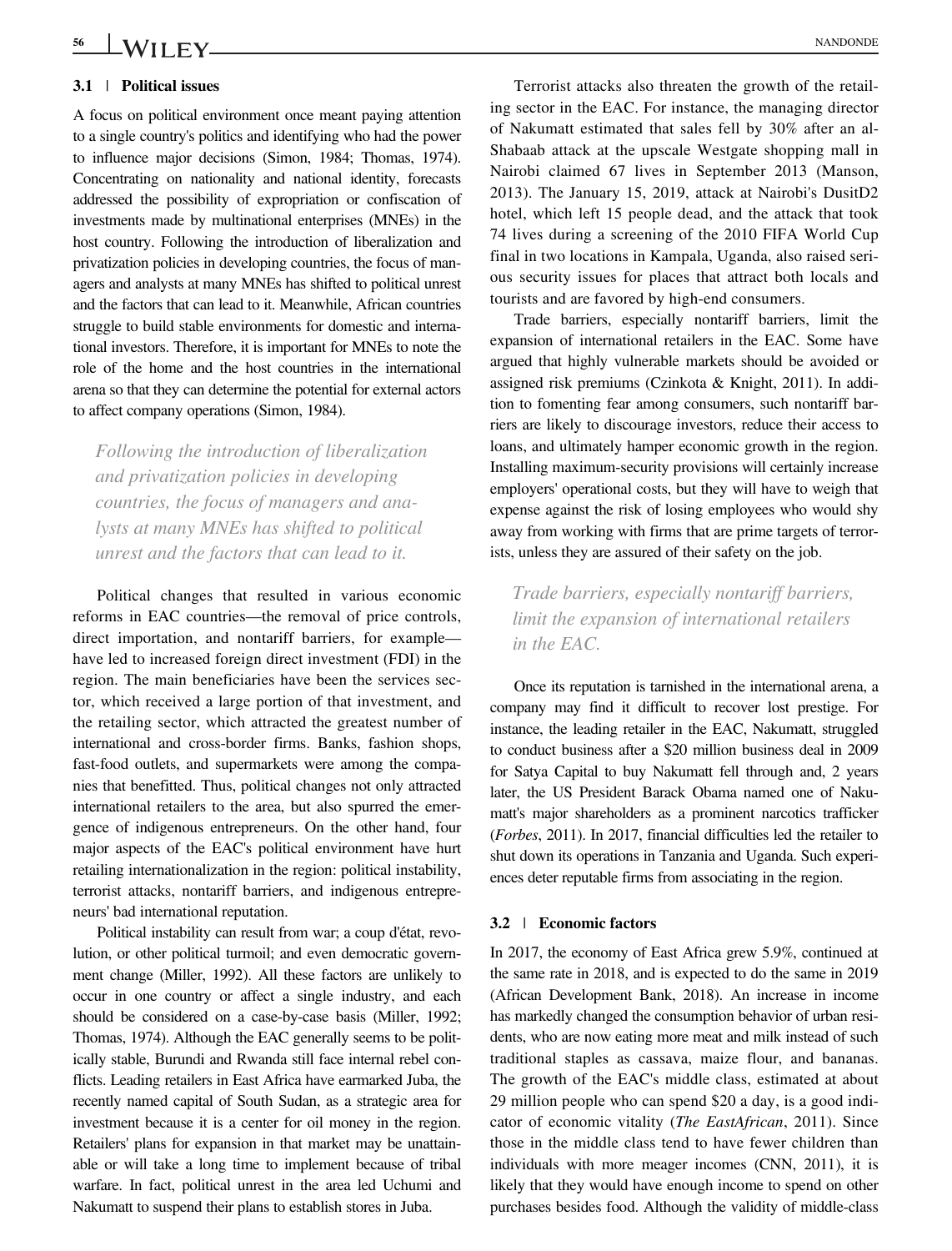estimates in Africa is questionable, the growth of a leading supermarket retail chain like Choppies in the region indicates that the middle class has become a reality in Africa. Consumers increasingly are migrating from open markets to modern retail stores in East Africa (Nandonde & Kuada, 2018). The development of the EAC economy has created a promising market for retailers in the region.

Also of note is the fact that two major cities in the EAC, Nairobi and Dar es Salaam, have each seen their population increase to more than 5 million people. Thanks to low urban transportation costs, this significant customer base can easily be accessed (Knight Frank, 2013). In other words, increased urbanization makes it possible for retailers to avoid the notorious infrastructure problems that have previously limited their reach into unevenly populated zones in Africa.

On the other hand, the nations of the EAC are dealing with high inflation and tax rates, which reduce consumers' purchasing power. In some countries, the inflation rate has gone as high as 20%. Inflation is also likely to be fueled by power crises, severe infrastructure bottlenecks, and tariff increases (Asongu, 2013). Thus, Africa's inflation can be viewed as structural in nature. The food sector is highly sensitive to inflation, for higher prices reduce the purchasing power of consumers and alter their shopping patterns for even the most basic products. This trend limits retailers' ability to offer customers incentives, such as weekly promotions, in developing economies (Alexander & de Lira e Silva, 2002).

The arrival of international retailing firms and their modern systems in the EAC market offers local suppliers good opportunities to contribute to the restructuring of the region's retailing industry.

Empirical evidence shows that the emergence of modern retailing in Africa has led to reductions in the price of food (Dehil, 2011). Yet, ensuring the availability of locally sourced food year-round remains a challenge. Therefore, international retailers often must rely on imports, weakening their relationship with local suppliers. The relationship between international and local firms may further deteriorate if the foreign entity introduces a monthly payment system, as opposed to the daily system that suppliers favor.

Interestingly, the arrival of international retailing firms and their modern systems in the EAC market offers local suppliers good opportunities to contribute to the restructuring of the region's retailing industry. Economically (and socially), retailers in the EAC are under pressure to integrate local food suppliers into the distribution supply chain. One of the major obstacles has been the risk of opportunistic behavior (such as cheating and making false promises) by small-scale local suppliers. This has resulted in the marginalization of these suppliers, although modern retailing is supposed to help reduce poverty in Africa.

A study in Tanzania found that native Africans have a low level of trust and social skills compared with Asian-Africans, which limits their business performance (Kristiansen & Jenssen, 2004). In East African countries, contract law enforcement generally is very weak, which makes foreign businesspeople wary of working with native small-scale entrepreneurs. Links between local, small-scale entrepreneurs, and large foreignbased operations are more likely to be made if governments enforce contract laws so that area businesspeople will be encouraged to avoid opportunistic behaviors.

#### 3.3 | Social conditions

Social conditions, which encompass culture, are crucial parameters in any analysis of a business environment because they constitute the context in which all interpersonal actions and business activities take place (Thomas, 1974). Thus, the broader societal and cultural context in which retailers operate is an important consideration (Nandonde, 2016).

The rise of modern retailing in the EAC has led to increasing pressures from regulatory agencies, NGOs, and consumers on the retail community. Social tensions have arisen between local unemployed youths and expatriates working with multinational firms in the region. Many African consumers perceive foreign investors as representing a new form of colonialism (Nandonde, 2016), and business research has documented various manifestations of this issue. Some studies have associated the failure of Walmart and Home Depot in various countries to their policy of employing expatriates in higher positions and marginalizing local workers (Arnold & Bianchi, 2004; da Rocha & Dib, 2002; Suh, 2005).

Meanwhile, the number of university graduates in the EAC has been growing since the upgrading of mid-tier colleges and the emergence of private universities. For instance, in the EAC economic hub of Kenya, university enrollment increased 34% between 2012 and 2013: from 250,551 to 324,000 students (Business Daily Africa, 2014). This trend has created the expectation that the inflow of FDI would promote local employment. When cross-border retailers hire foreigners over local talent, however, social tensions increase, presenting a potential obstacle to retail operations. Yet, multinational employers must contend with the fact that workers in the EAC region often lack management skills and retail expertise. The only retail management course offered in the entire continent of Africa is at the University of South Africa.

Some steps have been taken to address this shortcoming. For instance, in 1976, the Kenyan government signed a contract with Standa SPA, an Italian retailer, to train Kenyans in the management of Uchumi Supermarkets. As the sector continues to grow, however, it is still likely to be characterized by insufficient staff expertise in modern retail operations. Studies have shown that, probably because of limited resources, education is consistently having an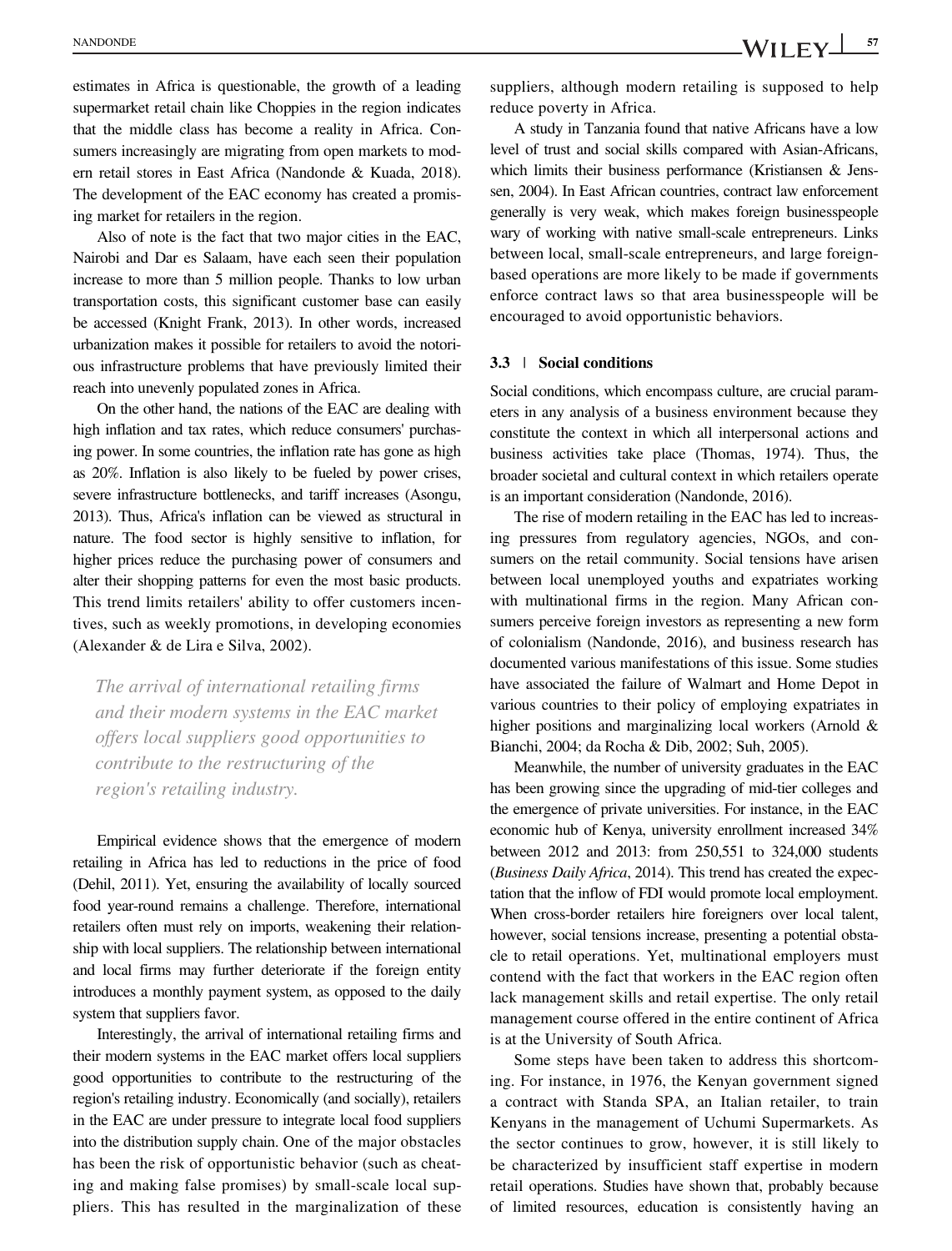### 58 WII FY NANDONDE

insignificant effect on economic growth in Africa (Adu & Frimpong, 2013), and lack of trained staff threatens the growth of the retailing sector in developing economies (Lau, Lin, & Lo, 2001). Clearly, it will be impossible to nurture the progress of the sector without properly trained human resources.

In the past, MNEs used joint ventures to minimize the risk of expropriation (De la Torre & Neckar, 1988). Because of an increase in the availability and speed of communication, MNEs—particularly retailers—may now be required to court and win community support over political support. This underscores the importance for retailers to pay careful attention to the social environment in which they seek to grow.

In the EAC economic hub of Kenya, university enrollment increased 34% between 2012 and 2013: from 250,551 to 324,000 students.

Research has shown that adapting to the local culture can help international retailers succeed in a foreign market (Alexander, Doherty, Hutchinson, & Quinn, 2009). Since even consumers with similar incomes are not alike in their buying habits, international retailers need to create culturespecific retailing strategies (de Mooij & Hofstede, 2002). The failure of the fashion retailer Deacons in Tanzania, for instance, can be attributed to the firm's lack of understanding that Tanzanians prefer to buy clothes from boutiques rather than from supermarkets.

#### 3.4 | Technological developments

The diffusion of information communication technology (ICT) has been slow in Africa. The reasons include a lack of qualified ICT personnel, poor infrastructure, the high cost of services, and security problems.

Empirical evidence shows that there are various ways for firms that are affiliated with international retailers to access knowledge and use e-commerce (Coe & Hess, 2005). To encourage agri-food suppliers to use e-business, some international retailers have threatened to stop hiring suppliers who do not use ICT. One study conducted in Kenya actually found instances where companies in the agri-food value chain without ICT facilities were dropped (Neven & Reardon, 2004). Some studies have indicated that in Africa the diffusion of new ideas takes time. For instance, the 2005 introduction of a mobile payment system by the network operator Safaricom generated 1.5 million users and 6,000 agents within a year in Kenya, but only 280,000 users and 1,000 agents in Tanzania during the same period (Bangens & Soderberg, 2011).

Retailers have introduced various electronic payment systems in Africa, including mobile payment, credit and debit cards, and loyalty cards. Not surprising in a continent where  $60-70\%$  of the population have mobile phones, mobile payment seems to have become the favored electronic method (The Economist, 2013a, September 14). Yet, cash is still predominantly used in business transactions in Africa, although the risk of robbery is high (Bangens & Soderberg, 2011).

Retailers have introduced various electronic payment systems in Africa, including mobile payment, credit and debit cards, and loyalty cards.

While firms in Africa, especially retailers, are spearheading the use of e-commerce, most of the countries in the continent have no cybercrime laws. For instance, regardless of the efforts of retailers like Uchumi Supermarkets and ShopRite to encourage e-commerce via the use of loyalty cards and mobile payment in Tanzania, the country still has no cyber law (Ubena, 2009).

Empirical findings show that African consumers avoid making online purchases because of concerns over inadequate security (Bhowan & Gordon, 2005), and this lack of security can have a significant impact on an organization's reputation and competitiveness (Castaldo, Grosso, & Premazzi, 2013). A more synergistic approach among policy makers and service providers to provide safety measures would enable consumers to trust ICT (Edoho, 2013). With ICT comes the need for well-trained staff. Although the private sector has been working hard on investing in ICT and training staff in Africa, lack of law enforcement response to fraud and appropriate legislative support jeopardizes these efforts.

#### 3.5 | Legal considerations

Food retailers across the globe often contend with the unpredictability of food policies in the countries in which they operate and from which they source their raw materials (Bianchi, 2009). In Africa, business growth has been paralyzed by taxation, certification requirements, and other policies.

Meanwhile, food production in Africa remains low. This means that there is a need to facilitate the mobility of goods across the continent to curb supply shortages. In these situations, retailers are faced with the challenge of sourcing products from different parts of the world and within the continent while developing a competitive local value chain. With the formation of various regional economic blocs, however, the import and export of various commodities may be limited by tariffs and other legal barriers. For instance, imported rice is subject to a 75% tax in the EAC (Business Daily Africa, 2010). Kenya bans chicken importation, and this policy also limits the movement of poultry products throughout the region (Hinshaw, 2013).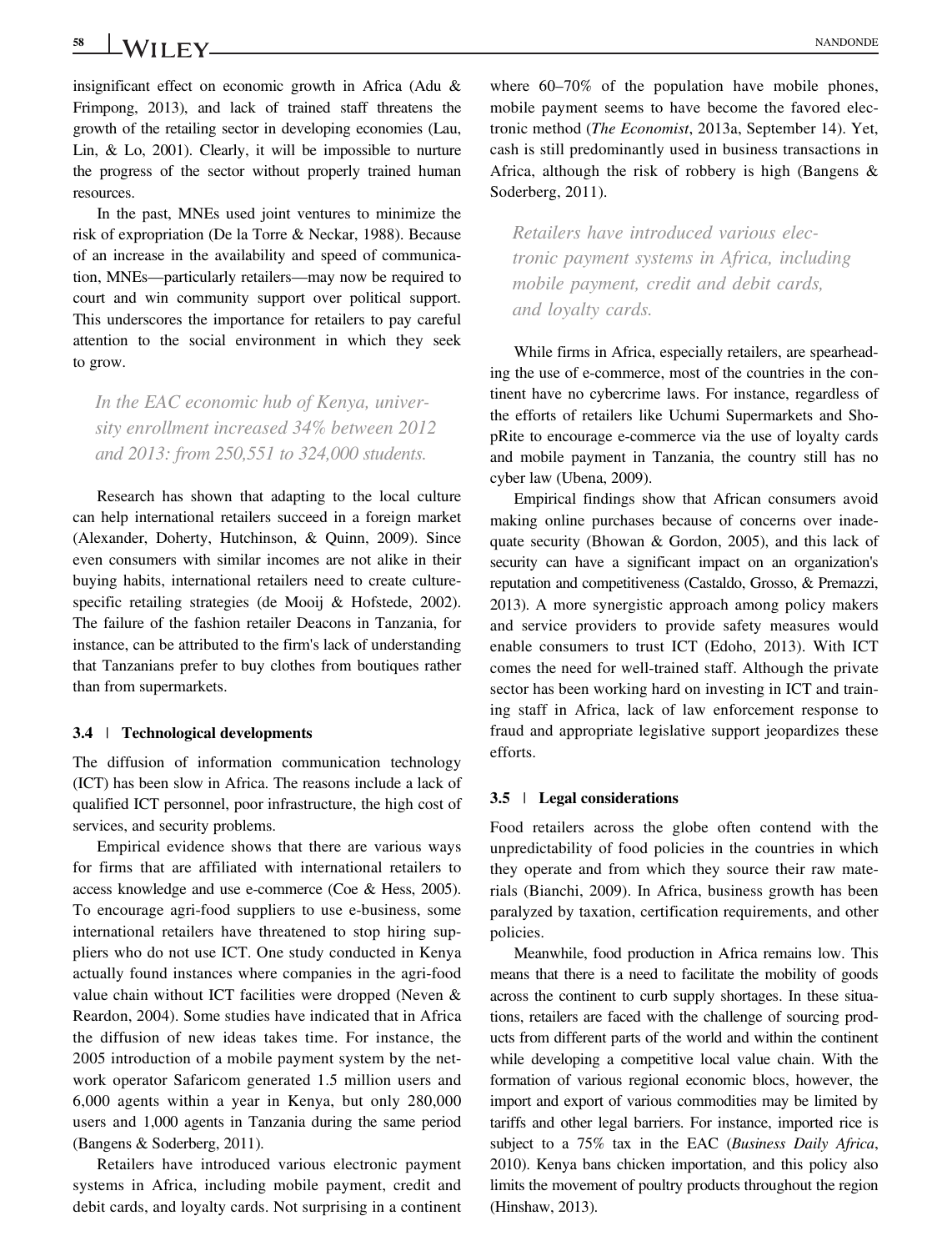Although these policies were implemented in an effort to protect local small-scale food processors and growers, they can lead to trade wars and other forms of economic retaliation that have a negative effect on the local agricultural and business sectors. For instance, Tanzania is the leading rice producer in the EAC, so the region's 75% import tax on rice favors Tanzanian rice growers. At the same time, the import duty hurts Pakistan, which is not only a rice exporter, but also a major buyer of tea from Kenya. Pakistan retaliated by increasing its tax on Kenya's tea. To avoid disrupting its tea business with Pakistan, the Kenyan government does not enforce the EAC's decision on taxing rice imported into Kenya from Pakistan.

#### 3.6 | Environment for local business

The local business environment includes policies or practices that support or hinder the growth of the sector in the region. Retailers in the EAC inherited problems associated with restrictive economic models that most of the countries in the region had followed. For instance, Tanzania was a centrally planned economy between 1967 and 1985; now it is in transition. Kenya and Uganda were once free-market economies, but now they have introduced such planningeconomy principles as market protectionism. Two of the most significant environmental factors to consider with regard to retail internationalization in the EAC are infrastructure and land management.

Poor infrastructure and land management have limited retailers' internationalization efforts in the EAC. Because of inferior land management, buildings have been constructed without essential utilities like water and electricity even in areas that have access to them. Such poor urban planning has negatively affected retailers in the EAC. For instance, in 2008, a Nakumatt Thika store in Nairobi was demolished to accommodate road expansion. The demolition is estimated to have cost the company \$793,000. In another instance, ShopRite was unable to develop a plot of land in Nigeria for its first store after three people each claimed to hold the title to the property. Although ShopRite had planned to open 700 stores in African countries outside South Africa, it has just 7 (The Economist, 2013b, November 11).

High rents, coupled with a low level of investment in the construction industry, also impede the retail sector's growth in the region. Tanzania, for example, relies exclusively on the National Housing Corporation (NHC), a state-owned enterprise, for the construction of houses (Mbogo, 2014). Budget reductions have cut the funding available to various parastatal organizations, depressing the housing sector. Furthermore, the NHC has failed to collect rents and operates at a loss (Komu, 2011). This has resulted in higher rents for the few available offices and commercial spaces in Tanzania: \$30 per square foot, compared to \$18 per square foot in the rest of the region (The Guardian, 2016).

Poor infrastructure and land management have limited retailers' internationalization efforts in the EAC.

Convenient locations are essential for retailers to realize the potential of the economy in developing countries (Maruyama & Trung, 2007). To counter the shortage of commercial premises in major cities, some companies have embarked on real estate collaborations. For example, ShopRite and the Game/Walmart invested \$6 million for the construction of a mall in Kampala, Uganda.

#### 4 | LOOKING TOWARD THE FUTURE

While the retailing sector has been rapidly growing in Africa, there recently have been calls for tariffs and other barriers to protect local manufacturers. Although such moves can be beneficial, they need to be designed to be both "pro-poor" and "pro-growth." Otherwise, African consumers ultimately will suffer if such policies increase inflation and reduce domestic production. Producers in Africa would benefit from access to technology and training to improve their skills and operational capabilities. Rather than threaten their existence, international retailers can serve as a bridge to link local producers with markets around the world. This connection cannot be made via protectionist policies. Rather, it requires capacity building to help producers conform to global food standards.

Although previous studies have noted that African countries are attractive to foreign investors, the issue of widespread corruption on the continent has to be resolved (Darley, 2012). Deficiencies in infrastructure and human resource training are also among the most significant barriers to the expansion of international retailers in the region. Construction is another major concern in the EAC, for the local authorities are inclined to focus on residential rather than commercial structures.

Deficiencies in infrastructure and human resource training are also among the most significant barriers to the expansion of international retailers in the region.

There is much that the governments of the EAC nations can do to address these challenges. For example, local agencies that are responsible for issuing building permits can require developers of multistory buildings to provide ground-floor space for offices or other business purposes. In addition, loans can be designed for developers who build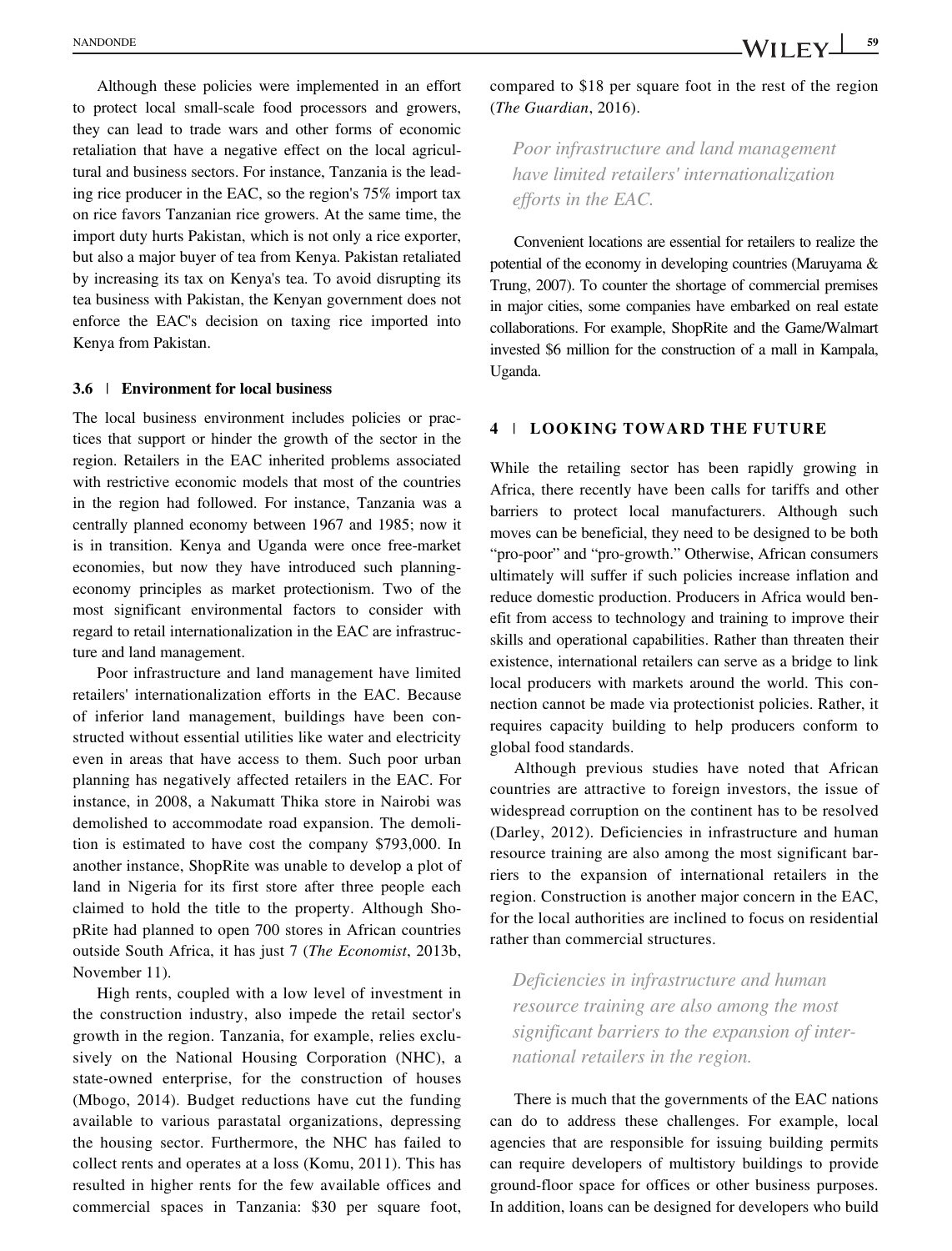retail and office spaces, and tax incentives can be offered to those who invest in such commercial facilities.

Finally, additional research into the various contributors to economic growth is needed. Not only will it broaden the understanding of the retail sector in the EAC, but it also will shed light on the political, economic, social, technological, and business environment benefits and challenges of the region.

#### **REFERENCES**

- Adu, G., & Frimpong, P. B. (2013). Population health and economic growth in Sub-Saharan Africa: A panel cointegration analysis. Journal of African Business, 15(1), 36–48.
- African Development Bank. (2018). East Africa economic outlook. Abidjan, Ivory Coast: African Development Bank Group.
- Aguilar, F. J. (1967). Scanning the business environment. New York, NY: Macmillan.
- Aldehayyat, J. S., & Anchor, J. R. (2008). Strategic planning tools and techniques in Jordan: Awareness and use. Strategic Change, 17(7–8), 281–293.
- Alexander, N., & de Lira e Silva, M. (2002). Emerging markets and the internationalisation of retailing: The Brazilian experience. International Journal of Retail and Distribution Management, 30(6), 300–314.
- Alexander, N., Doherty, A. M., Hutchinson, K., & Quinn, B. (2009). Retailer internationalization: Overcoming barriers to expansion. The International Review of Retail, Distribution and Consumer Research, 19(3), 251–272.
- Arnold, S. J., & Bianchi, C. C. (2004). An institutional perspective on retail internationalization success: Home depot in Chile. The International Review of Retail, Distribution and Consumer Research, 14(2), 149–169.
- Asongu, S. A. (2013). Correcting inflation with financial dynamic fundamentals: Which adjustments matter in Africa. Journal of African Business, 15(1), 64–73.
- Bangens, L., & Soderberg, B. (2011). Mobile money transfers and usage among micro-and small business in Tanzania. Retrieved from [http://www.gsma.](http://www.gsma.com/mobilefordevelopment/wpcontent/uploads/2012/06/sme_and_mmt_final_draft.pdf) [com/mobilefordevelopment/wpcontent/uploads/2012/06/sme\\_and\\_mmt\\_](http://www.gsma.com/mobilefordevelopment/wpcontent/uploads/2012/06/sme_and_mmt_final_draft.pdf) [final\\_draft.pdf](http://www.gsma.com/mobilefordevelopment/wpcontent/uploads/2012/06/sme_and_mmt_final_draft.pdf)
- Bavier, J. (2018). Massmart to open 20 stores in pan-African expansion: Chairman. Retrieved from [https://www.reuters.com/article/us-africa-business](https://www.reuters.com/article/us-africa-business-massmart/massmart-to-open-20-stores-in-pan-african-expansion-chairman-idUSKBN1H22FK)[massmart/massmart-to-open-20-stores-in-pan-african-expansion-chairman](https://www.reuters.com/article/us-africa-business-massmart/massmart-to-open-20-stores-in-pan-african-expansion-chairman-idUSKBN1H22FK)[idUSKBN1H22FK](https://www.reuters.com/article/us-africa-business-massmart/massmart-to-open-20-stores-in-pan-african-expansion-chairman-idUSKBN1H22FK)
- Bhowan, K., & Gordon, A. (2005). Factors that influence online shopping behavior. Alternation, 12(1), 145–169.
- Bianchi, C. (2009). Retail internationalisation from emerging markets: Case study evidence from Chile. International Marketing Review, 26(2), 221–243.
- Business Daily Africa. (2010, October 12). KRA releases Pakistan rice imports. Retrieved from [https://www.businessdailyafrica.com/corporate/539550-1030830-](https://www.businessdailyafrica.com/corporate/539550-1030830-10gxpk6/index.html) [10gxpk6/index.html](https://www.businessdailyafrica.com/corporate/539550-1030830-10gxpk6/index.html)
- Business Daily Africa. (2014, April 29). Job headache as university enrollment rise to 324,000. Retrieved from [https://www.businessdailyafrica.com/Jobs](https://www.businessdailyafrica.com/Jobs-headache-as-university-enrolment-rises-to-324-000/539546-2298206-format-xhtml-ypl8w6z/index.html)[headache-as-university-enrolment-rises-to-324-000/539546-2298206-format](https://www.businessdailyafrica.com/Jobs-headache-as-university-enrolment-rises-to-324-000/539546-2298206-format-xhtml-ypl8w6z/index.html)[xhtml-ypl8w6z/index.html](https://www.businessdailyafrica.com/Jobs-headache-as-university-enrolment-rises-to-324-000/539546-2298206-format-xhtml-ypl8w6z/index.html)
- Business Daily Africa. (2018, October 28). Nakumatt to open smaller outlet on Uhuru highway. Retrieved from [https://www.businessdailyafrica.com/corporate/](https://www.businessdailyafrica.com/corporate/companies/Nakumatt-to-open-smaller-outlet-on-Uhuru-Highway/4003102-4826210-axpt9q/index.html) [companies/Nakumatt-to-open-smaller-outlet-on-Uhuru-](https://www.businessdailyafrica.com/corporate/companies/Nakumatt-to-open-smaller-outlet-on-Uhuru-Highway/4003102-4826210-axpt9q/index.html)[Highway/4003102-4826210-axpt9q/index.html](https://www.businessdailyafrica.com/corporate/companies/Nakumatt-to-open-smaller-outlet-on-Uhuru-Highway/4003102-4826210-axpt9q/index.html)
- Castaldo, S., Grosso, M., & Premazzi, K. (2013). Retail and channel marketing. Northampton, MA: Edward Elgar.
- CNN. (2011, May 20). Are one in three Africans really middle class? Retrieved from [http://edition.cnn.com/2011/BUSINESS/05/20/middle.class.africa/index.](http://edition.cnn.com/2011/BUSINESS/05/20/middle.class.africa/index.html) [html](http://edition.cnn.com/2011/BUSINESS/05/20/middle.class.africa/index.html)
- Coe, N. M., & Hess, M. (2005). The internationalization of retailing: Implications for supply network restructuring in East Asia and Eastern Europe. Journal of Economic Geography, 5(4), 449–473.
- Collins, R. (2010). A graphical method for exploring the business environment. Henley-on-Thames, England: Henley Business School.
- Czinkota, M. R., & Knight, G. A. (2011). Positioning terrorism in management and marketing: research propositions. Journal of International Management, 11(4), 581–604.
- da Rocha, A., & Dib, L. A. (2002). The entry of Wal-Mart in Brazil and the competitive responses of multinational and domestic firms. International Journal of Retail and Distribution Management, 30(1), 61–73.
- Darley, W. K. (2012). Increasing Sub-Saharan Africa's share of foreign direct investment: Public policy challenges, strategies. Journal African Business, 13(1), 62–69.
- das Nair, R. (2018). The internationalization of supermarkets and the nature of competitive rivalry in retailing in southern Africa. Development Southern Africa, 35(3), 315–333.
- das Nair, R., & Chisoro, S. (2017). The expansion of regional supermarket chains: Changing models of retailing and the implications for local supplier capabilities in South Africa, Botswana, Zambia, and Zimbabwe (Wider Working Paper 2017/26). UNU-WIDER, Helsinki.
- Day, G. S. (1990). Market driven strategy: Processes for creating value. New York, NY: The Free Press.
- De la Torre, J., & Neckar, D. H. (1988). Forecasting political risks for international operations. International Journal of Forecasting, 4(2), 221–241.
- de Mooij, M., & Hofstede, G. (2002). Convergence and divergence in consumer behavior: Implications for international retailing. Journal of Retailing, 78(1), 61–69.
- Dehil, H. (2011). Beyond the Nakumatt generation: Distribution services in East Africa. Africa Trade Policy, No. 26. Washington, DC: World Bank.
- Edoho, F. M. (2013). Information and communication technologies in the age of globalization: Challenges and opportunities for Africa. African Journal of Economic and Management Studies, 4(1), 9–33.
- Forbes. (2011, June 3). Obama freezes assets of Kenyan drug lord. Retrieved from [https://www.forbes.com/sites/mfonobongnsehe/2011/06/03/obama-freezes](https://www.forbes.com/sites/mfonobongnsehe/2011/06/03/obama-freezes-assets-of-kenyan-drug-lords/)[assets-of-kenyan-drug-lords/](https://www.forbes.com/sites/mfonobongnsehe/2011/06/03/obama-freezes-assets-of-kenyan-drug-lords/)
- Hinshaw, D. (2013, February 8). As KFC goes to Africa it lacks only one thing: Chicken. The Wall Street Journal. Retrieved from [https://www.wsj.com/articles/](https://www.wsj.com/articles/SB10001424127887324442304578235602613061228) [SB10001424127887324442304578235602613061228](https://www.wsj.com/articles/SB10001424127887324442304578235602613061228)
- Kampanje, B. (2014). PESTEL analysis of Malawi's non-life insurance industry. African Journal of Economic and Management Studies, 5(1), 143–150.
- Knight Frank (2013). The ascent of Africa: Africa report 2013. Retrieved from [https://www.subsahara-afrika-ihk.de/wp-content/uploads/2013/04/africareport\\_](https://www.subsahara-afrika-ihk.de/wp-content/uploads/2013/04/africareport_2013.pdf) [2013.pdf](https://www.subsahara-afrika-ihk.de/wp-content/uploads/2013/04/africareport_2013.pdf)
- Komu, F. (2011). Housing decay and maintenance: The case of public housing in Tanzania (Unpublished PhD thesis). KTH Royal Institute of Technology, Stockholm.
- Kourteli, L. (2000). Scanning the business environment: Some conceptual issues. Benchmarking: An International Journal, 7(5), 406–413.
- Kristiansen, S., & Jenssen, J. I. (2004). Sub-cultures and entrepreneurship: The value of social capital in Tanzanian business. Journal of Entrepreneurship, 13  $(1), 1-27.$
- Lau, H., Lin, G., & Lo, T. W. (2001). Problems and prospects of supermarket development in China. International Journal of Retail and Distribution Management, 29(2), 66–75.
- Manson, K. (2013, October 30). Queues form for East African retailers but no one is selling. Financial Times. Retrieved from [https://www.ft.com/content/](https://www.ft.com/content/504494fc-3fc4-11e3-a890-00144feabdc0) [504494fc-3fc4-11e3-a890-00144feabdc0](https://www.ft.com/content/504494fc-3fc4-11e3-a890-00144feabdc0)
- Maruyama, M., & Trung, L. V. (2007). Supermarkets in Vietnam: Opportunities and obstacles. Asian Economic Journal, 21(1), 19–46.
- Maylie, D. (2013, August 22). Wal-Mart to open more stores in Africa. The Wall Street Journal. Retrieved from [https://www.wsj.com/articles/walmart-to](https://www.wsj.com/articles/walmart-to-open-more-stores-in-africa-1377177636)[open-more-stores-in-africa-1377177636](https://www.wsj.com/articles/walmart-to-open-more-stores-in-africa-1377177636)
- Mbogo, S. (2014, March 1). Mortgage on the rise in Tanzania but the uptake, remains low regionally. The EastAfrican. Retrieved from [http://www.](http://www.theeastafrican.co.ke/business/Mortgages-on-the-rise-in-Tanzania-uptake-remains-low/2560-2226824-t9tmgcz/index.html) [theeastafrican.co.ke/business/Mortgages-on-the-rise-in-Tanzania-uptake-remains](http://www.theeastafrican.co.ke/business/Mortgages-on-the-rise-in-Tanzania-uptake-remains-low/2560-2226824-t9tmgcz/index.html)[low/2560-2226824-t9tmgcz/index.html](http://www.theeastafrican.co.ke/business/Mortgages-on-the-rise-in-Tanzania-uptake-remains-low/2560-2226824-t9tmgcz/index.html)
- Miller, K. D. (1992). A framework for integrated risk management in international business. Journal of International Business Studies, 23(2), 311–331.
- Nandonde, F.A. (2016). Integrating local food suppliers in modern food retail in Africa: The case of Tanzania (Unpublished PhD thesis). Aalborg University.
- Nandonde, F. A., & Kuada, J. (2018). Factors determining the rise of modern food retailing in East Africa: Evidence from Tanzania. In G. Tesar,